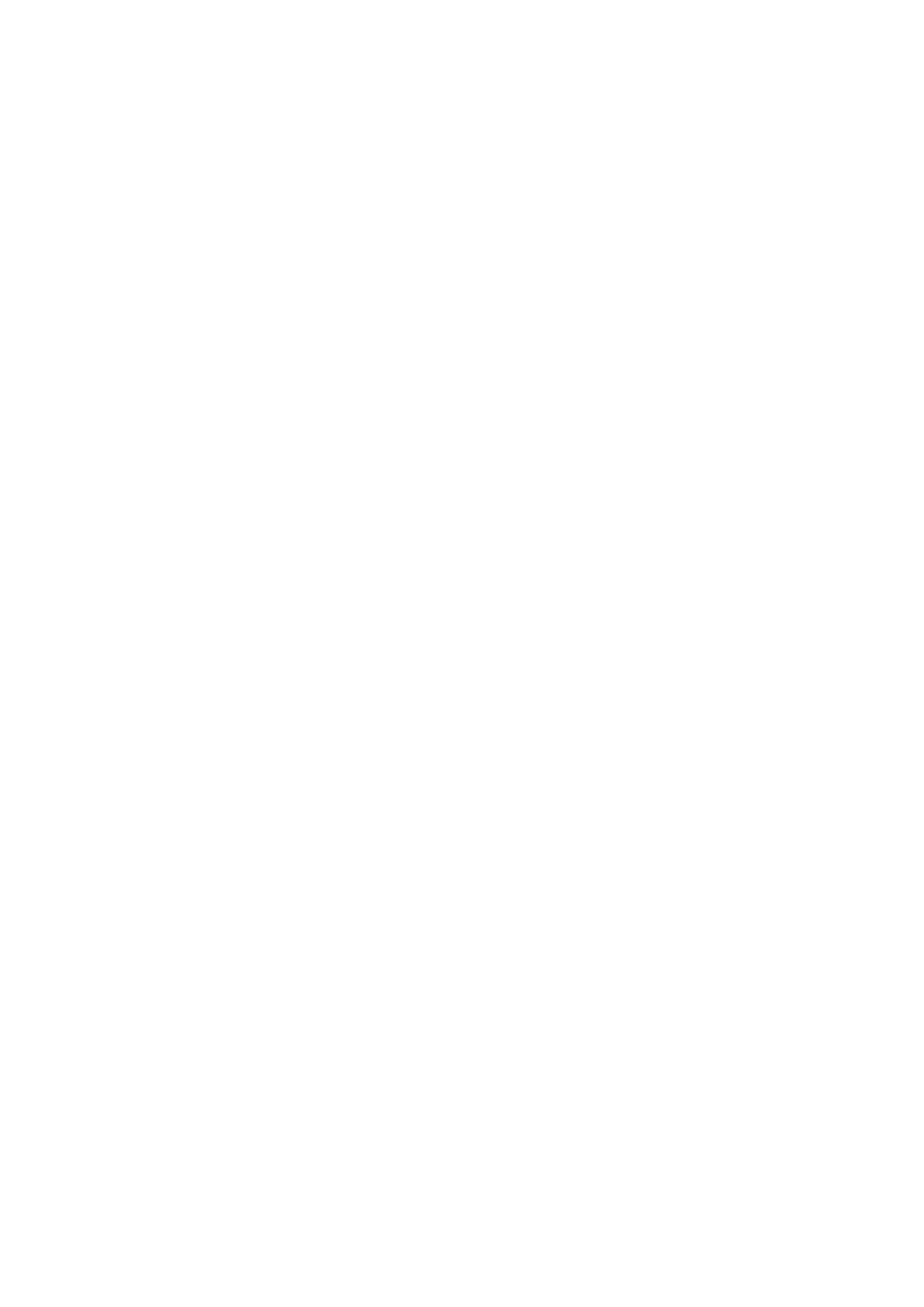## **INTERNATIONAL STUDENTS' ACCULTURATION AND ADJUSTMENT TO COLLEGE: SUGGESTIONS FOR TURKEY**

In the past decade, there was a dramatic increase in the flow of international students in higher education around the world. According to the British Council Report (British Council, 2019), the United States of America (USA), the United Kingdom (UK) and Australia had the highest inbound mobility of international students; while China, Brazil and Mexico had the heaviest outbound mobility. When the mobility of students in Turkey is examined, the top five countries that students preferred to go for higher education can be listed as the USA, Germany, the UK, Bulgaria, and Austria (UNICEF, 2020). Comparing the inbound and outbound student mobility, the inbound number was much higher in Turkey. UNICEF (2020) reported that the Syrian Arab Republic, Azerbaijan, Turkmenistan, Iran Islam Republic, and Afghanistan were the top five countries that send international students to Turkey for higher education. Table 1 presents the current inbound and outbound numbers of students in Turkey.

| <b>Country of Origin</b> | <b>Number of Students</b> | <b>Destination Country</b> | <b>Number of Students</b> |
|--------------------------|---------------------------|----------------------------|---------------------------|
| The Syrian Arab Republic | 15,042                    | <b>USA</b>                 | 9,692                     |
| Azerbaijan               | 14,878                    | Germany                    | 6.074                     |
| Turkmenistan             | 10,418                    | United Kingdom             | 3,101                     |
| Iran Islamic Republic    | 6,099                     | <b>Bulgaria</b>            | 2,614                     |
| Afghanistan              | 5,251                     | Austria                    | 2,405                     |

### **Table 1. Inbound and Outbound Mobility of Students in Turkey**

The Council of Higher Institution (CHI) provides yearly statistics of higher education in Turkey. According to the CHI report (2020), a total of 154,446 international students chose to study in Turkey during 2018-2019 academic year. Among these students, over 100,000 (64%) were male and over 54.000 (36%) were female. When the numbers were examined among the universities with the highest number of international students, the list was as follows; Anadolu University, Istanbul University, Karabuk University, Bursa Uludag University and Ondokuz Mayıs University. It is important to note that each of the listed institutions had over 5,000 international students during the 2018-2019 academic year (CHI, 2020). It is crucial to be aware of the numbers, motives, and needs of international students to provide quality support and education they need.

Researchers stated that the flow of students is usually from less developed countries to developed countries (Kondakci, 2011; Özoğlu, Gür, & Coşkun, 2015). Based on the International Institute of Education (IIE) Open Doors report (IIE, 2019), over 1 million international students contributed \$45 billion to the USA economy by bringing funds from outside of the USA, while in Turkey, international students contributed around \$1 billion to the economy annually (Daily Sabah, 2019). To increase this source of economic activity, each destination country needs to better understand their current international student population characteristics, students' home cultures, needs, and ongoing adjustment experiences in the host country. To better conceptualize international students' adjustment issues, the concept of acculturation needs should be well understood first. Considering international and national data related to international students, this manuscript was developed with three main purposes. The first purpose was to provide an overview of the concept of acculturation and its relation to adjustment to college issues of international students. The second purpose was to review the literature to report research results which were conducted with international students in Turkey. The last purpose was to present practical implications for university policymakers, academics, advisors and counselors.

### **Acculturation**

People travel around the world for different reasons, and they meet with other people with diverse backgrounds. Sam and Berry (2006) stated that "the meeting of cultures and the resulting changes are what collectively has come to be known as acculturation" (p.1). There has been an increased interest in acculturation (Chun, Organista, & Marin, 2003) with two main reasons. The first one is the overall growth in worldwide migration, and the second reason is the rise in understanding the importance of the link between culture and human behavior (Berry, 2003; Trimble, 2003).

Acculturation was first used as a term in the late 19th century and it was defined from psychological, anthropological and sociological perspectives (Trimble, 2003). The process of acculturation was perceived as the result of long-term interaction between individuals from different cultures (Chun, Organista & Marin, 2003). In this definition, long-term interaction requires continuity and change. The traditional explanation indicated that acculturation is cultural group progress with an achievable end, but more contemporary researchers emphasized that acculturation is not a linear progress. Berry (2003) and Sam and Berry (2006) stated that assimilation and acculturation were used interchangeably but there are some nuances on the interpretation of research findings. Therefore, the authors suggested that acculturation should be the preferred term.

Psychology is interested in individuals' behavior. At the group level, the changes might be taking place in the social structure of the group, while the individual level changes might be in identity, values, attitudes, and behaviors (Berry, 2003; Trimble, 2003). Therefore, researchers developed various models of acculturation, such as stress and coping model of acculturation (Berry, 1992), interactive acculturation model (Bourhis, Moise, Perreault, & Senecal, 1997), affective-behavioral-cognitive model of acculturation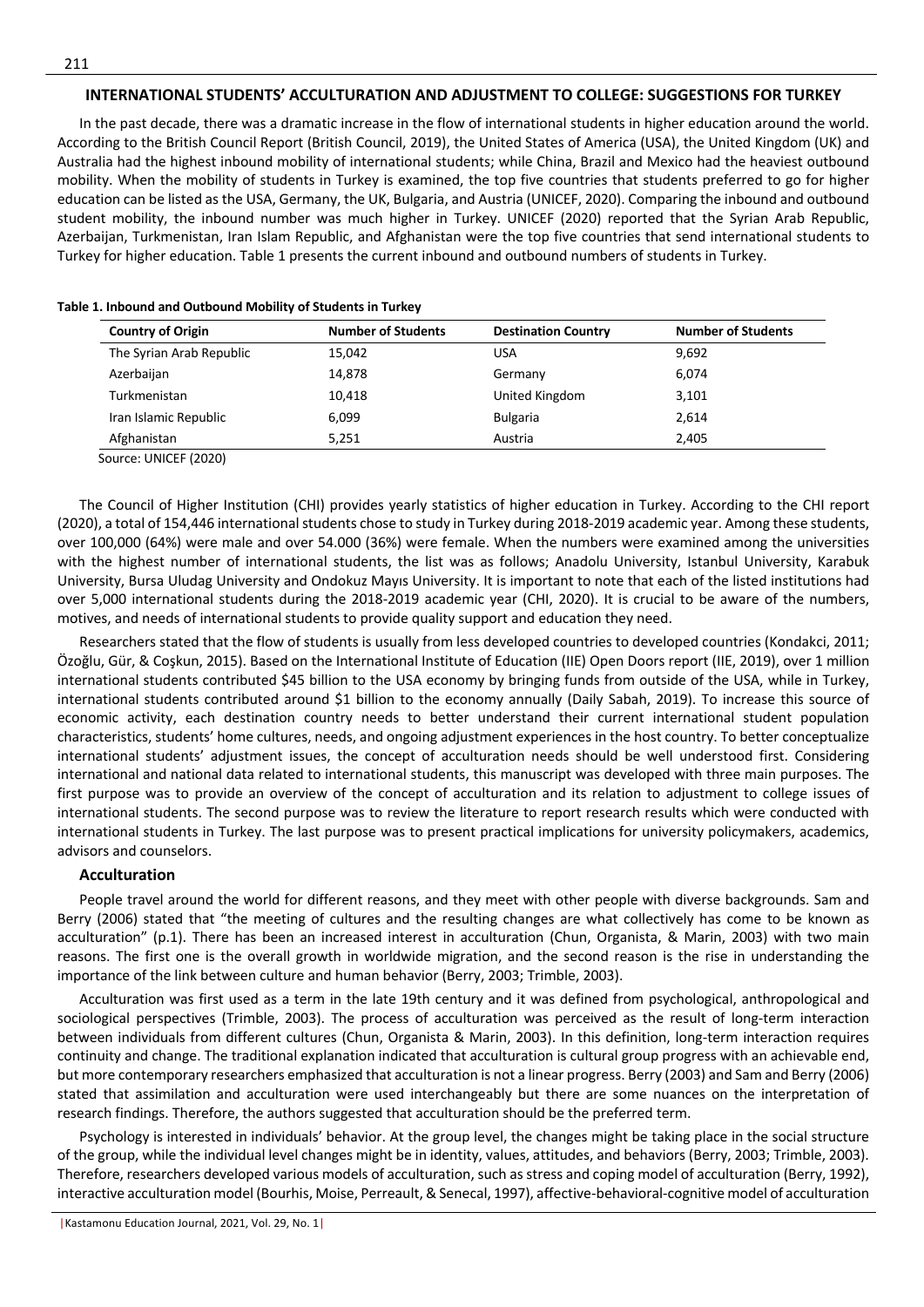(ABC; Masgoret & Ward, 2006), and concordance model of acculturation (CMA; Piontkowski, Rohmann, & Florack, 2002). Smith and Khawaja (2011) provided a comprehensive review of these models.

Among these models, stress and coping model of acculturation (Berry, 1992) and the ABC model of acculturation are the ones widely accepted and used. Berry's (2003) model of acculturation defines four different strategies of intercultural relations which are assimilation, integration, separation and marginalization. From the perspective of non-dominant cultural groups, when individuals do not want to maintain their cultural identity and seek daily interaction with other cultures, they use the assimilation strategy. In contrast, when individuals have a value on holding their original culture, and at the same time they want to avoid interaction with others, they use the separation alternative. When people are interested in maintaining their original culture while having daily interactions with other groups, they use the integration strategy. Finally, a marginalization strategy is used when there is a little possibility or interest in cultural maintenance and little interest in interaction with other people (Chun, Organista & Marin, 2003; Saygın & Hasta, 2018). These strategies are for non-dominant groups and individual members of these groups in a dominant culture. Yet, it is not always the case. Based on the definition of acculturation, it is clear that both non-dominant and dominant groups may become acculturated. When assimilation is sought by the non-dominant acculturating group, the process is defined as a melting pot, but when assimilation is demanded by the dominant group, it is called the pressure cooker. When separation is forced by the dominant group, it is called segregation, and when marginalization is imposed by the dominant group, it is called exclusion. Finally, when diversity is an objective of the society as a whole, the process of integration is defined as multiculturalism (Berry, 2003; Chun, Organista & Marin, 2003)

The conceptualization of cultural and psychological acculturation has a multidimensional process (Chun, Organista & Marin, 2003). The ABC model of acculturation is a more contemporary approach and encompasses three concepts which are stress and coping, culture learning, and social identification (Masgoret & Ward, 2006). According to this model, as life changes are stressful in nature, individuals are likely to experience stress in new cultures and tend to develop coping strategies for adjustment. Culture learning refers that individuals need to learn the new culture through social interactions and adapt culturally relevant social skills (Jindal-Snape & Rienties, 2016; Masgoret & Ward, 2006). Social identification asserts that individuals' cultural identity may change as a result of involving a new culture. With acknowledging the multidimensional process of acculturation, this model focuses on individuals' ability to adapt instead of environmental change.

# **International Students as Sojourners**

There are various groups with different cultural backgrounds that are living together in plural societies. Sam & Berry (2006) indicated that immigrants voluntarily move to some other places in order to have a better life. Refugees and asylum seekers (forced migrants) usually do not want to leave their home country, but push factors cause them to flee their homeland. While immigrants are mostly permanent participants, sojourners are temporary participants in their new society. For instance, international students just like diplomats and workers usually move into different cultures with the hesitation of becoming fully involved, because these individuals know that they will leave eventually (Anderson & Guan, 2017; Pedersen, Neighbors, Larimer, & Lee, 2011).

The term sojourner defines individuals who travel abroad to attain a goal for a limited amount of time; international students, tourists, expatriate workers, international civil servants, and military are some of the main sojourner groups (Pedersen et al., 2011; Sam & Berry, 2006). Among these groups, the purpose of international students is to gain professional qualifications through education, and these students may stay for several months or years in the host country.

The adjustment of international students -sojourners- follows a U-shape curve with a four phase. At first, international students may experience euphoria, as they are fascinated by the new culture. However, this stage may not last long. Usually after six weeks of relocation, the culture shock phase starts (Rainoldi & Gölzner, 2014). In this phase, individuals may start feeling frustration, loneliness, and anxiety (Oberg, 1960). This initial adjustment process to new culture is called culture shock (Oberg, 1960). At this stage, international students may also feel confused and overwhelmed by their lack of knowledge and understanding of the host culture (Oberg, 1960; Rainoldi & Gölzner, 2014). The duration and intensity of this stage may vary depending on individuals' personality, perceived social support, and coping mechanisms. Additionally, culture shock may negatively affect individuals' physical and psychological well-being. Once the phase of culture shock ends, the acculturation phase starts. In this phase international students learn to deal with the new conditions and slowly adapt to the new culture (Rainoldi & Gölzner, 2014). During the third stage, individuals need to be aware of their adaptation strategy (i.e. assimilation, integration, separation, and marginalization) and take necessary actions for a desired state of positive acculturation. The last phase of adjustment is called stable state. Based on the acquired adaptation strategy, individuals may feel discriminated against, assimilated or integrated to the new culture (Rainoldi & Gölzner, 2014). Therefore, eventually, sojourners learn how to cope with difficult emotions, cultural differences and enjoy the stable state.

International students generally expect that they would stay in a different country or culture only for a limited period of time; therefore, these individuals tend to have online support from their family, friends in their homeland via phone or other social media resources (Li & Peng, 2019; Yu, Foroudi, & Gupta, 2019). Although a type of acculturation is necessary for these individuals, the knowledge of eventual return to their home country may cause fewer questions about changing identity or behaviors (Berry, Poortina, Breugelmans, Chasiotis, & Sam, 2011). Additionally, most sojourners have a plan and preparation beforehand, and this preparation helps them to adjust easily. Although preparation and having a plan about the settlement are helpful, the degree and the quality of engagement with the host culture are more significant factors for international students' adjustment. Berry (2003)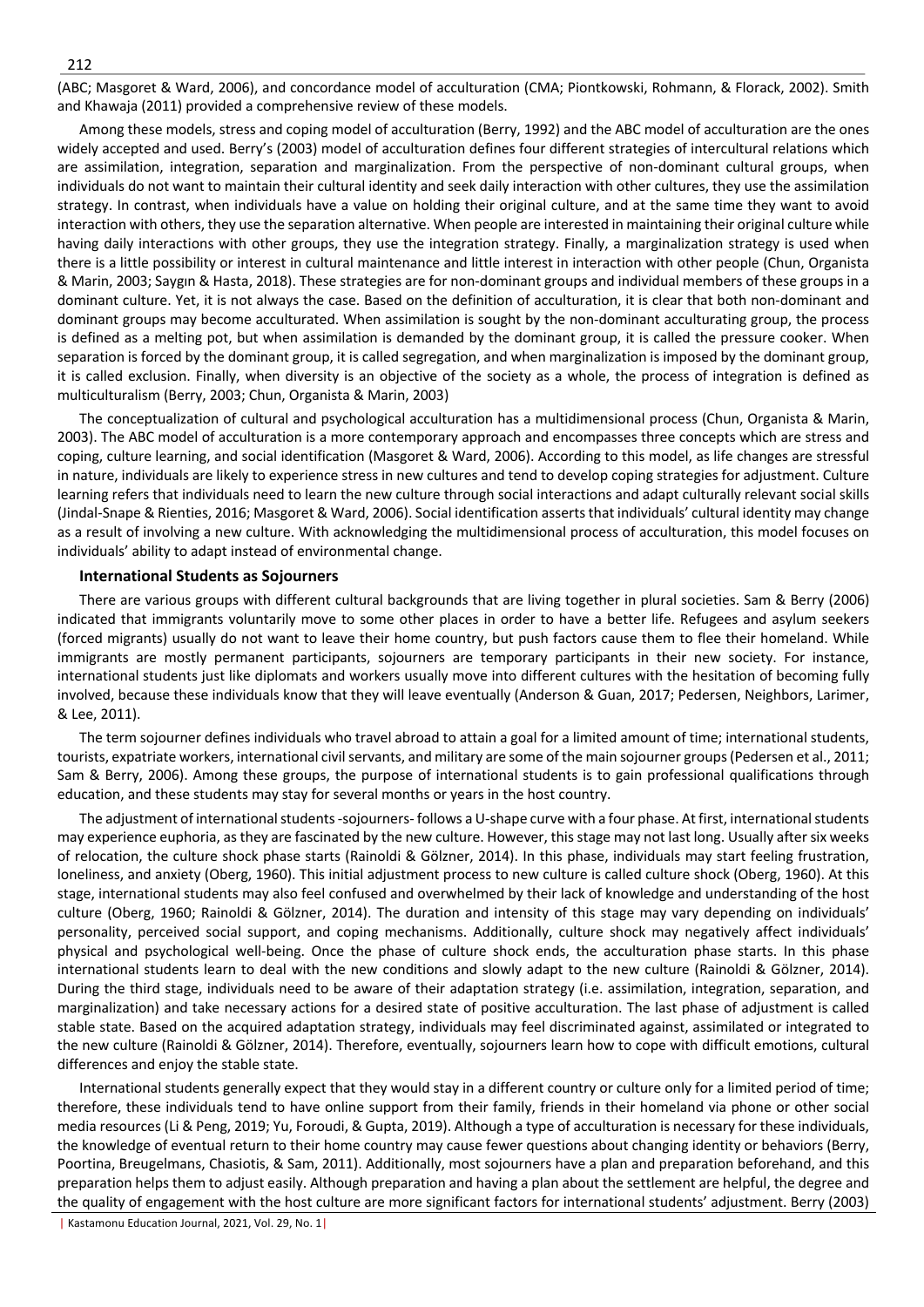stated that international students' primary networks are individuals from the same culture. Next, these students socialize with other international students, and the third network includes the friends from host nations (Mrekajova, 2017; Pedersen et al., 2011). Thus, to ease the transition, it is wise for international students to seek help from friends to become knowledgeable about local customs and traditions.

## **College Adjustment in a New Culture**

International students add diversity to a college and diversity brings different perspectives or problems to the table. Adjustment to college is a universal issue for many students, but some issues may create bigger problems for international students. It is important to acknowledge that international students deal with the same academic demands with their domestic peers in an unfamiliar environment with a lack of language skills (Gómez, Urzúa & Glass, 2014).

Several researchers studied the concept of college adjustment (Gómez, Urzúa & Glass, 2014; Watson & Lenz, 2017; Wu, Garza, & Guzman, 2015) and the model developed by Baker and Siryk (1984) was the one largely accepted. Their model consists of four dimensions which are academic adjustment, social adjustment, personal-emotional adjustment, and institutional adjustment. Academic adjustment is the degree to which students have adapted to the academic demands of their college (Lapoint & Soysa, 2014). It includes students' attitudes towards their course of study, their engagement with material and their academic effort (Credé & Niehorster, 2011). The social adjustment refers to students' integration into the social structures and communities of college, which includes attending campus activities, meeting with new people instead of experiencing loneliness or missing family members. Personal-emotional adjustment comprises students' psychological and psychical stress in order to respond to the demands of college. Finally, institutional adjustment refers to the level of students' emotional attachment to the college and college community (Baker & Siryk, 1984; Credé & Niehorster, 2011; Lapoint & Soysa, 2014). Individuals need to practice all these four dimensions for college adjustment whether they are international or domestic students.

As mentioned above, college adjustment is a universal problem for many college students. Yet, international students experience similar college adjustment issues with their domestic peers during the process of acculturation in their new environment. The multidimensional acculturation process may cause feelings of isolation, confusion, frustration, and stress for international students (de Araujo, 2011). Dealing with college adjustment issues during the transitional stage complicates students' lives. Therefore, in today's diverse world, it is vital to enhance our knowledge of acculturation and college adjustment issues of international students so that we could better understand international students' needs and develop effective ways to support them.

# **College Adjustment Issues Among International Students**

Numerous variables have an influence on international students' adjustment to college experiences (Lin, Peng, Kim, Kim, & LaRosa, 2011; Wu, Garza, & Guzman, 2015; Zhang & Goodson, 2011). Students with various personalities from different cultures may need help for the adjustment process, as a result, it is important to be aware of these issues beforehand.

# **Acculturative Stress**

International students encounter various life changes as a result of being in a different culture and these changes become stressors or hassles (Aliyev & Ogulmus, 2016; Smith & Khawaja, 2011). Acculturative stress is the emotional aspects of acculturation and it focuses on psychological well-being and life satisfaction (Berry et al, 2011). Smith & Khawaja (2011) indicated that establishing a new social network is a sociocultural stressor for many international students. Moreover, financial problems such as tuition, accommodation, and transportation could be defined as practical stressors. Mori (2000) reported that acculturative stress could result in somatic complaints such as sleep and appetite disturbance, fatigue, and headaches. It might also lead to psychological symptoms such as isolation, helplessness, hopelessness, sadness, feeling of loss, anger, and disappointment. According to Smith & Khawaja, (2011), acculturative stress was also associated with depression among international students.

## **Language Proficiency**

Language proficiency is one of the most important variables related to college adjustment for international students. This competency is a continuing concern for many international students, and it affects individuals' levels of depression and anxiety. de Araujo (2011) reported that language fluency is a significant predictor of acculturative stress. Several researchers indicated that language is related with academic and social adjustment (de Araujo, 2011; Kang, 2006; Sümer, Poyrazli & Grahame, 2008). Although academic stress can be an issue for all students, international students may experience academic stress at an intense level because of their language barrier (Smith & Khawaja, 2011). Additionally, Sümer, Poyrazli and Grahame (2008) stated that international students with lower levels of language competency had higher levels of depression and anxiety in the USA. Kang (2006) also claimed that language competence was a stronger predictor of adjustment than the other domains of acculturation.

### **Social Support**

Social support is an essential resource to cope with stress. Family, friends and faculty may provide support and assistance to contribute to international students' well-being. It was found that higher level of life stress and lower level of social support predict a higher level of academic stress among international students (Misra, Crist & Burant, 2003). de Araujo (2011) reported that family and social support decrease the stress level of international students. Quan, Zhen, Yao, and Zhou (2014) found that loneliness had a negative impact on adjustment while suppressing positive coping styles. Although, establishing relationships with domestic peers was an important indicator of the international student's adjustment process, Sümer, Poyrazli and Grahame (2007) reported that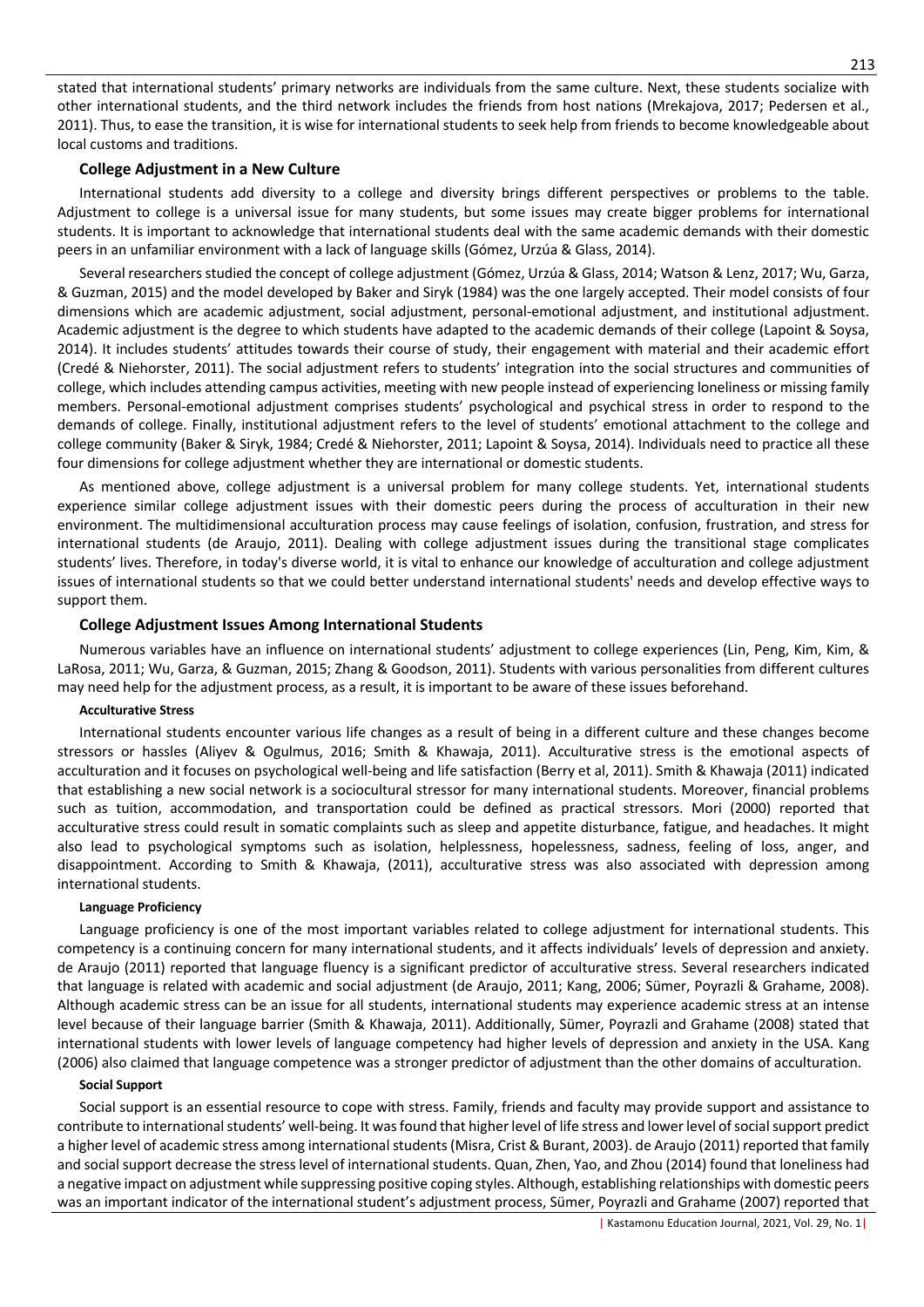international students' social interactions with domestic students were lacking. Similarly, Khoo et al. (1994) indicated that international students have less harmonious relationships with academic advisors, roommates and landlords compared to their domestic peers.

In addition to face to face support, recent technological innovations provide a new way of communication for international students. International students can easily communicate with their friends from their home country through technology. Ranney and Troop-Gordon (2012) addressed that lower levels of face-to-face friendship quality and computer-mediated communication with distant friends predicted lower levels of emotional distress. It means that adjustment depends on the quality of friendships and support, not the type of communication. Additionally, Eun-Ju, Lu, and Jeongwoo, (2011) reported that international students' internet use motivations are significant predictors of social and emotional adjustment. Specifically, students who seek to build a local network through the internet reported having greater satisfaction in their social life.

## **Length of Stay in Abroad and Perceived Discrimination**

International students, who stay for more than six years in a host country, are likely to be more acculturated than individuals who stay less than six years (Sodowsky & Plake, 1992). Additionally, it was found that the longer residence time in a host country was related to a lower level of psychological distress for international students (Wilton & Constantine, 2003). During their sojourn, international students may experience various difficulties such as discrimination. Perceived discrimination is the interpretation of being subject to prejudicial treatment and for international students, it could be related to their ethnicity or regions of origin (de Araujo, 2011). It was reported that international students experience higher levels of discrimination than domestic students (Poyrazli & Lopez, 2007). Additionally, Khoo et al. (1994) stated that international students experience racial discrimination mostly in public places like shops, buses, and dance halls.

# **College Adjustment Among International Students in Turkey**

 Many international students experience similar adjustment issues regardless of their host country. However, when we chose to examine college adjustment issues among international students in Turkey closely, findings can vary. For instance, Gündüz & Alakbarov (2019) analyzed social adjustment factors of international students in Turkey and results suggested that communication with faculty members, utilizing counseling centers, and participating in social activities were found as substantial factors indicating social adjustment. Additionally, feeling safe was noted as one of the crucial factors of social adjustment among international students. Interestingly, language proficiency was not found to be a problematic issue. However, Cetinkaya-Yıldız, Cakır, and Kondakcı (2011) reported that life satisfaction, integration to social life, language proficiency, and length of stay in Turkey were reported as significant predictors of psychological stress. Therefore, there are conflicting findings in the literature.

Additionally, Alpaydın (2018) studied the educational experiences of international graduate students in Turkey and participants reported having problems with academic writing skills and receiving support during the orientation and adaptation process. Some participants mentioned having academic support with courses and thesis processes; however, others stated some concerns about course content which was designed for domestic students and overlooked international students' needs. In another study, researchers investigated factors to determine international students' overall satisfaction of their experience in Turkey and results indicated that quality of education, and administrative staff support were the top two significant factors on students' satisfaction (Uddin, Mamun, Soumana, & Khan, 2017). Further, researchers stated that campus environment and safety, self-preparation, personal influence as recommendations given by family or friends were also found to be related to students' satisfaction. Participants in this study also reported having language proficiency as a challenge for adjustment (Uddin et al., 2017).

Özoğlu, Gür, and Coşkun (2015) studied factors influencing international students' choice to study in Turkey as well as challenges they experience, and results indicated that quality of education, affordability, scholarship opportunities were noted as factors influencing their choice. In this study, major challenges were also examined and the main challenge was reported as a lack of adequate guidance and information in regard to the pre- and post-arrival process (Özoğlu et al., 2015) which is consistent with Alpaydın (2018) findings. Acar (2016) investigated faculty perceptions of international students in Turkey and found that from faculty perspective, international students encountered challenges including; adjustment issues to the new educational system, language difficulties, time management issues, and isolation problems. In regard to friendship networks, Mrekajova (2017) conducted interviews with international students and found that these students prefer co-national friendship instead of making friends among domestic students. These results are also consistent with the literature (Berry, 2003; Sam & Berry, 2006). Mrekajova (2017) stated that the lack of language proficiency and a cultural distance might be the reason for friendship preferences. Kağnıcı (2012) examined the role of multicultural personality in predicting university adjustment among international students and stated that social initiative, emotional stability, open-mindedness, and cultural empathy were significant predictors. Lastly, Elemo and Türküm (2019) conducted an 8-weekly psychoeducational intervention on adjustment, coping self-efficacy and psychological distress with international students in Turkey and results presented significant differences only in coping self-efficacy favoring the experiment group.

## **Discussion and Implications**

The typical problems that international students face in their new culture can be discerned from their acculturation and issues of adjustment to college. Although each person is unique in using their coping skills to overcome adjustment challenges, having a greater understanding of transitional issues into a new culture may help individuals who work with international students directly. Here are some suggestions for higher education policymakers, academics, advisors, and college counselors in Turkey.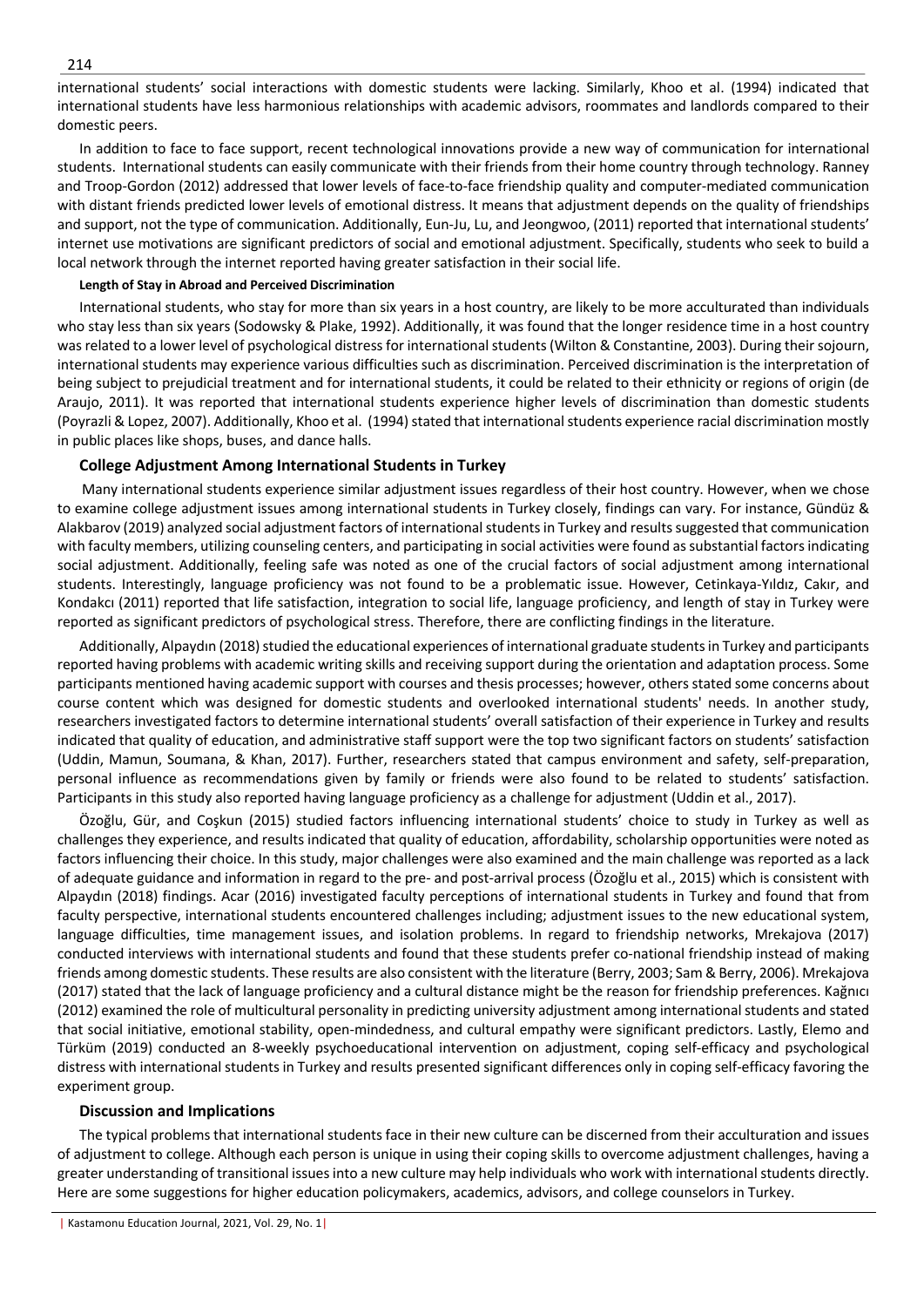First, colleges in Turkey may consider developing a well-rounded office for international students and work on enhancing and educating their staff, as Uddin and colleagues (2017) addressed the need. The office of international students is the first place where international students engage and interact with the university, so this interaction is vital for students' decision to come to Turkey. Bista and Foster (2011) stated that international students need information about the rules and regulations about visa application and travel policies, education system, course work, and college terminology in general. These students also need clear guidelines for transportation and accommodation. As Özoğlu et al. (2015) suggested, the office of international students should support individuals with their needs in both pre-and post-arrival processes. The staff can be educated with the adjustment, acculturation process, and ways to support these students when they need. The staff should also be assisting students with admission, registration, transportation, and financial aid concerns (Bista & Foster, 2011). Especially the language proficiency issues can be resolved with some additional coursework, so the international students office may provide referrals to available language courses. Recent literature highlights the importance of social support among international students. Therefore, starting diverse student organizations and developing activities to create a diverse campus can also be helpful.

Furthermore, as Gündüz and Alakbarov (2019) stated, counseling centers may provide support for international students. Creating informative handouts for international students regarding to acculturation and college adjustment processes may help individuals to cope better with upcoming difficulties. Counselors working in these centers need to be educated about the factors including cultural diversity, acculturation, possible college adjustment challenges international students may encounter, and ways to support these students with practical issues, such as availability of cultural food and the opportunity to perform their religious practices (Khoo et al, 1994). Not only counselors but also faculty members should be sensitive to cultural differences and students' acculturation experiences because there is prevailing opinion as being too culturally sensitive which means attributing everything to cultural differences (Dean & Koeng, 2019).

Cushner and Brislin (1996) noted that various cross-cultural training programs would help international students' adjustment process. Training about the host culture and role play on the potential problematic situations may prepare international students for potential challenges. It is important to remember that the office of international students and counseling center may work together to provide the best support. As an alternative to the psychoeducational interventions (e.g. Elemo and Türküm, 2019), some other suggestions can be taken into consideration. For instance, Lin and Yi (1996) provided program suggestions for prearrival adjustment, initial adjustment, on-going adjustment and returning to home adjustment. Each step has unique ideas to ease international students' adjustment issues. During the pre-arrival stage, the office of international students may share online information and tips to reduce stress, anxiety and prevent the possibility of culture shock. In the initial adjustment period, it is important to continue to orient students about campus, community, and educational system. Organizing a welcoming gathering and offering workshops about rules and regulations, cultures and traditions, financial planning, health care system, the banking system would be beneficial. During the on-going adjustment stage, offering workshops about stress management, time management, career development, and job hunting would be valuable. Right before international students returning to home, working with students to reduce their anxiety and creating an alumni organization to stay connected would benefit international students to complete their transition back to home.

 Lastly, orientation programs for international students may provide different resources to help students with their adjustment. Coşkunserce and Bedir Erişti (2017) developed an online orientation system for international students' cultural adjustment process and found the system effective. Faculty members, academic advisors, and counselors may use both face to face and online opportunities to reach out to international students to inform them about the transition process, campus and community resources. Knowing that experiencing unhappiness, loneliness and frustration are normal reactions during the transition stage, students may find healthy ways to accept and cope with such difficult emotions. If counseling centers or office of international students could not provide emotional, psychological and practical support, then faculty members and academic advisors should make time for international students to discuss their academic concerns as well as their personal and social challenges.

## **REFERENCES**

Acar, E. (2016). Faculty perception on international students in Turkey: Benefits and challenges. *International Education Studies, 9*(5), 1–11.

- Aliyev, R. & Ogulmus, S. (2016). An investigation of International Students' Acculturation Levels. *Journal of Social Sciences of Muş Alparslan University, 4*(1), 89-124)
- Alpaydin, Y. (2018). Educational experiences of the international students in graduate programs in Turkey. *Journal of Education and Learning, 7*(2), 89-99.
- Anderson, J. R., & Guan, Y. (2017). Implicit acculturation and the academic adjustment of Chinese student sojourners in Australia. *Australian Psychologist, 53*(5), 444–453. https://doi.org/10.1111/ap.12332
- Baker, R. W., & Siryk, B. (1984). Measuring adjustment to college. *Journal of Counseling Psychology, 31*, 179-189.
- Berry, J. W. (1992). Acculturation and adaptation in a new society. *International Migration, 30*, 69-85. https://doi.org/10.1111/j.1468- 2435.1992.tb00776.x
- Berry, J. W. (2003). Conceptual Approaches to Acculturation. In K.M. Chun, P.B. Organista, & G. Marin (Eds.) *Acculturation: Advances in Theory, Measurement, and Applied Research* (pp. 17-39). Washington, DC: American Psychological Association.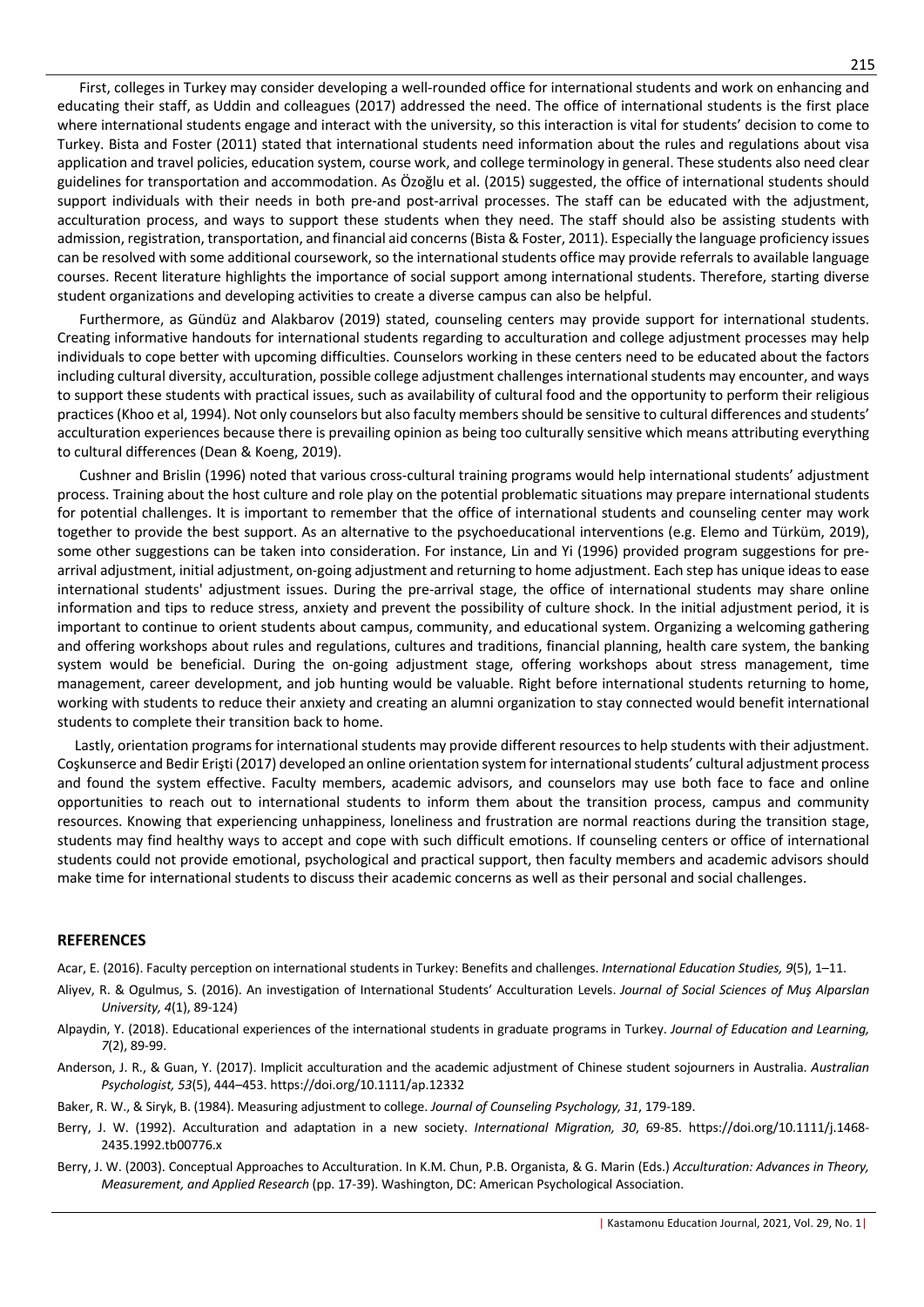- Berry, J. W., Poortina, Y. H., Breugelmans, S. M., Chasiotis, A. & Sam, D. L. (2011). *Cross-cultural psychology*. Cambridge, UK: Cambridge University Press.
- Bista, K. & Foster, C. (2011). Issues of International Student Retention in America Higher Education. *The International Journal of Research and Review, 7*(2), 1-10.
- Bourhis, R. Y. Moise, L.C., Perreault, S., & Senecal, S. (1997). Towards and interactive acculturation model: A social psychological approach. *International Journal of Psychology, 32*(6), 369-386. https://doi.org/10.1080/002075997400629
- British Council (2019) *The shape of global higher education: International comparisons with Europe*. Retrieved from https://www.britishcouncil.org/sites/default/files/k006\_02\_the\_shape\_of\_global\_higher\_education\_in\_europe\_final\_v5\_web.pdf

Chun, K. M., Organista, P. B. & Marin, G. (2003). *Acculturation.* Washington, DC: American Psychological Association.

- Coşkunserçe, O. ve Bedir Erişti, S. (2017). Uluslararasi öğrencilerin kültürel uyum sürecine yönelik tasarim tabanli araştirma yaklaşimina dayali çevrimiçi oryantasyon uygulamasinin geliştirilmesi. *Eğitim Teknolojisi Kuram ve Uygulama, 7* (1), 83-104. DOI: 10.17943/etku.288489
- Credé, M., & Niehorster, S. (2011). Adjustment to college as measured by the student adaptation to college questionnaire: A quantitative review of its structure and relationships with correlates and consequences. *Educational Psychology Review, 24*(1), 133-165.
- Cushner, K. & Brislin, R. W. (1996). *Intercultural interactions.* California, U.S.A.: SAGE Publications.
- Cetinkaya-Yildiz, E., Cakir, S. G., & Kondakci, Y. (2011). Psychological distress among international students in Turkey. *International Journal of Intercultural Relations, 35*(5), 534–539. https://doi.org/10.1016/j.ijintrel.2011.04.001
- Daily Sabah (2019). *International students bring in over \$1 billion annually*. Retrieved from https://www.dailysabah.com/economy/2019/10/18/international-students-bring-in-over-1-billion-annually
- Dean, K., & Koeng, A. M. (2019). Cross-cultural differences and similarities in attribution. *Cross-Cultural Psychology*, pp.575-597, John Wiley & Sons Ltd.
- de Araujo, A. A. (2011). Adjustment issues of international students enrolled in American colleges and universities: A review of the literature. *Higher Education Studies, 1*(1), 2–8.
- Elemo, A. S., & Türküm, A. S. (2019). The effects of psychoeducational intervention on the adjustment, coping self-efficacy and psychological distress levels of international students in Turkey. *International Journal of Intercultural Relations, 70*, 7-18.
- Eun-Ju, L., Lu, L., & Jeongwoo, J. (2011). Internet for the internationals: effects of internet use motivations on international students' college adjustment. Cyberpsychology, *Behavior & Social Networking, 14*(7/8), 433-437.
- Gómez, E., Urzúa, A., & Glass, C. R. (2014). International student adjustment to college: social networks, acculturation, and leisure. *Journal of Park & Recreation Administration, 32*(1), 7-25.
- Gündüz, M., & Alakbarov, N. (2019). Analysis of social adjustment factors of international students in Turkey. *Journal of International Students, 9(*4), 1155-1171. https://doi.org/10.32674/jis.v9i4.917.
- International Institute of Education. (2019). *Open doors 2019.* Retrieved from https://www.iie.org/Research-and-Insights/Open-Doors/Data
- Jindal-Snape, D. & Rienties, B. (2016). *Multidimensional Transitions of International Students to Higher Education.* Routledge
- Kang, S. (2006). Measurement of acculturation, scale formats, and language competence. *Journal of Cross-Cultural Psychology, 37*(6), 669.
- Kağnıcı, D. Y. (2012). The role of multicultural personality in predicting university adjustment of international students in Turkey. *International Journal for the Advancement of Counselling, 34*(2), 174. https://doi.org/10.1007/s10447-012-9149-5
- Kondakci, Y. (2011). Student mobility reviewed: Attraction and satisfaction of international students in Turkey. *Higher Education, 62*(5), 573.
- Khoo, P. L. S., Abu-rasain, M. H. & Hornby, G. (1994) Counselling foreign students: A review of strategies, *Counselling Psychology Quarterly, 7*(2), 117-131.
- Lapoint, S. O., & Soysa, C. K. (2014). Great Expectations: Perfectionism and Residence Status Predict College Adjustment. *Psi Chi Journal of Psychological Research, 19*(3), 98-107.
- Li, L., & Peng, W. (2019). Transitioning through social media: International students' SNS use, perceived social support, and acculturative stress. *Computers in Human Behavior, 98*, 69-79. https://doi.org/10.1016/j.chb.2019.03.011
- Lin, J-C., & Yi, J. K. (1996). Asian international students' adjustment: Issues and program suggestions. College Student Journal, 31, 71-78.
- Lin, J., Peng, W., Kim, M., Kim, S. Y., & LaRose, R. (2011). Social networking and adjustments among international students. *New Media & Society, 14*(3), 421-440. https://doi.org/10.1177/1461444811418627
- Masgoret, A., & Ward, C. (2006). Culture learning approach to acculturation. In D. Sam & J. Berry (Eds.), *The Cambridge Handbook of Acculturation Psychology* (Cambridge Handbooks in Psychology, pp. 58-77). Cambridge: Cambridge University Press.
- Misra, R., Crist, M., & Burant, C. J. (2003). Relationships among life stress, social support, academic stressors, and reactions to stressors of international students in the United States. *International Journal of Stress Management, 10*(2), 137-157.
- Mori, S. (2000). Addressing the mental health concerns of international students. *Journal of Counseling & Development, 78*(2), 137-144.
- Mrekajova, E. (2017). Friendship networks of international students attending long-term programs in turkey: Implications and a need for intervention. *International Journal of Contemporary Educational Research, 4*(2), 26-38.
- Oberg, K. (1960). Cultural Shock: Adjustment to New Cultural Environments. *Missiology: An International Review, 7*(4), 177-182. https://doi.org/10.1177/009182966000700405
- Özoglu, M., Gür, B. S., & Coskun, I. (2015). Factors influencing international students' choice to study in turkey and challenges they experience in Turkey. *Research in Comparative and International Education, 10*(2), 223–237.